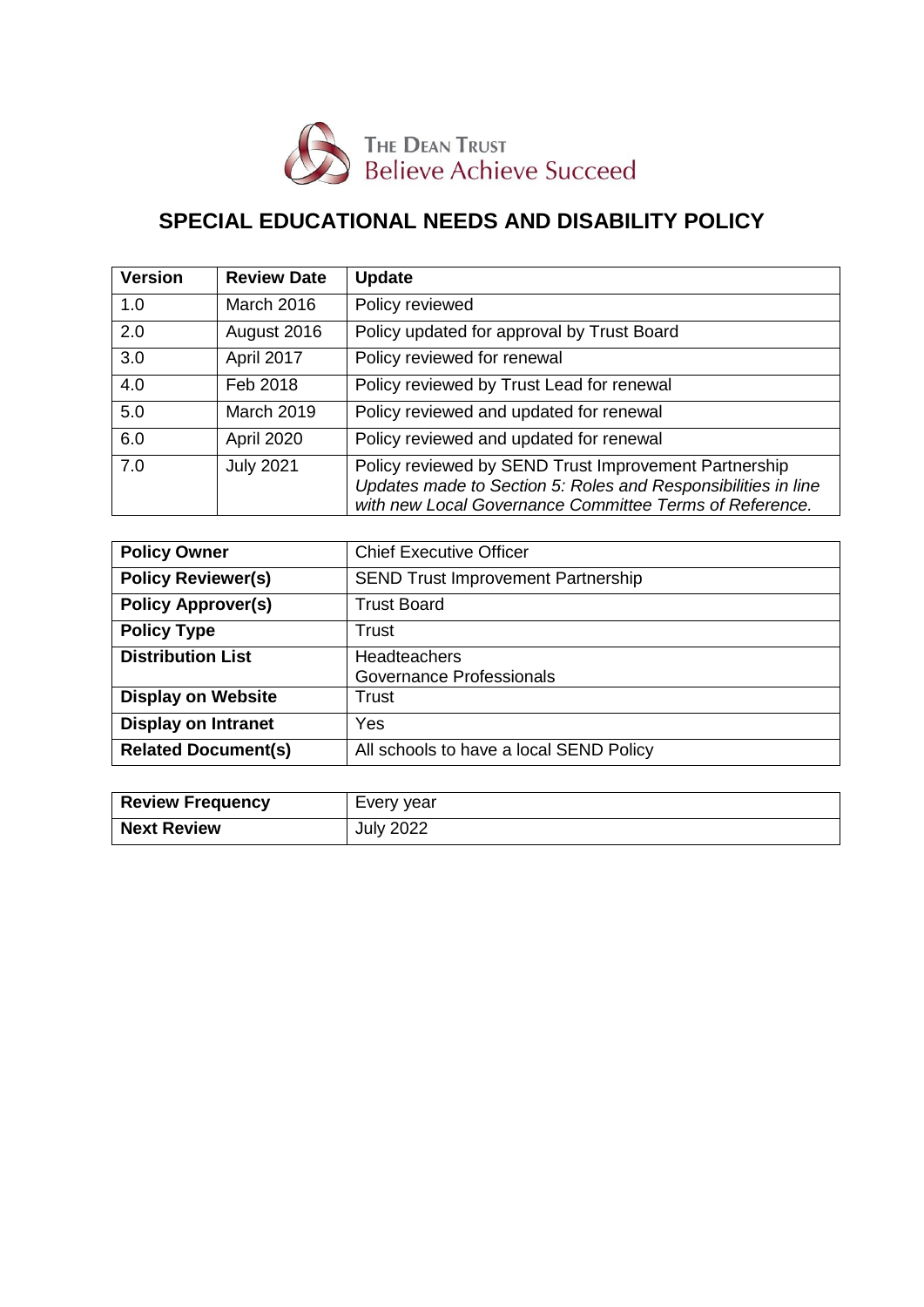## **Contents:**

[Statement of intent](#page-1-0)

- 1. [Legal framework](#page-2-0)
- 2. Identifying SEND
- 3. [Definitions](#page-3-0)
- 4. [Objectives](#page-5-0)
- 5. [Roles and responsibilities](#page-5-1)
- 6. [EYFS](#page-8-0)
- 7. [Children with specific circumstances](#page-9-0)
- 8. [Admissions](#page-9-1)
- 9. [Involving pupils and parents in decision-making](#page-10-0)
- 10. [Joint commissioning, planning and delivery](#page-10-1)
- 11. [Funding](#page-11-0)
- 12. [Local Offer](#page-12-0)
- 13. [Graduated approach](#page-12-1)
- 14. [Assessment](#page-12-2)
- 15. [Training](#page-13-0)
- 16. [Promoting mental health and wellbeing](#page-14-0)
- 17. [EHC plans](#page-15-0)
- 18. [Reviewing EHC plans](#page-16-0)
- 19. [Transferring between different phases of education](#page-17-0)
- 20. [SEND tribunal](#page-17-1)
- 21. [Supporting successful preparation for adulthood](#page-18-0)
- 22. [Data and record keeping](#page-19-0)
- 23. [Confidentiality](#page-19-1)
- 24. [Resolving disagreements](#page-20-0)
- 25. [Publishing information](#page-20-1)
- <span id="page-1-0"></span>26. [Monitoring and review](#page-20-2)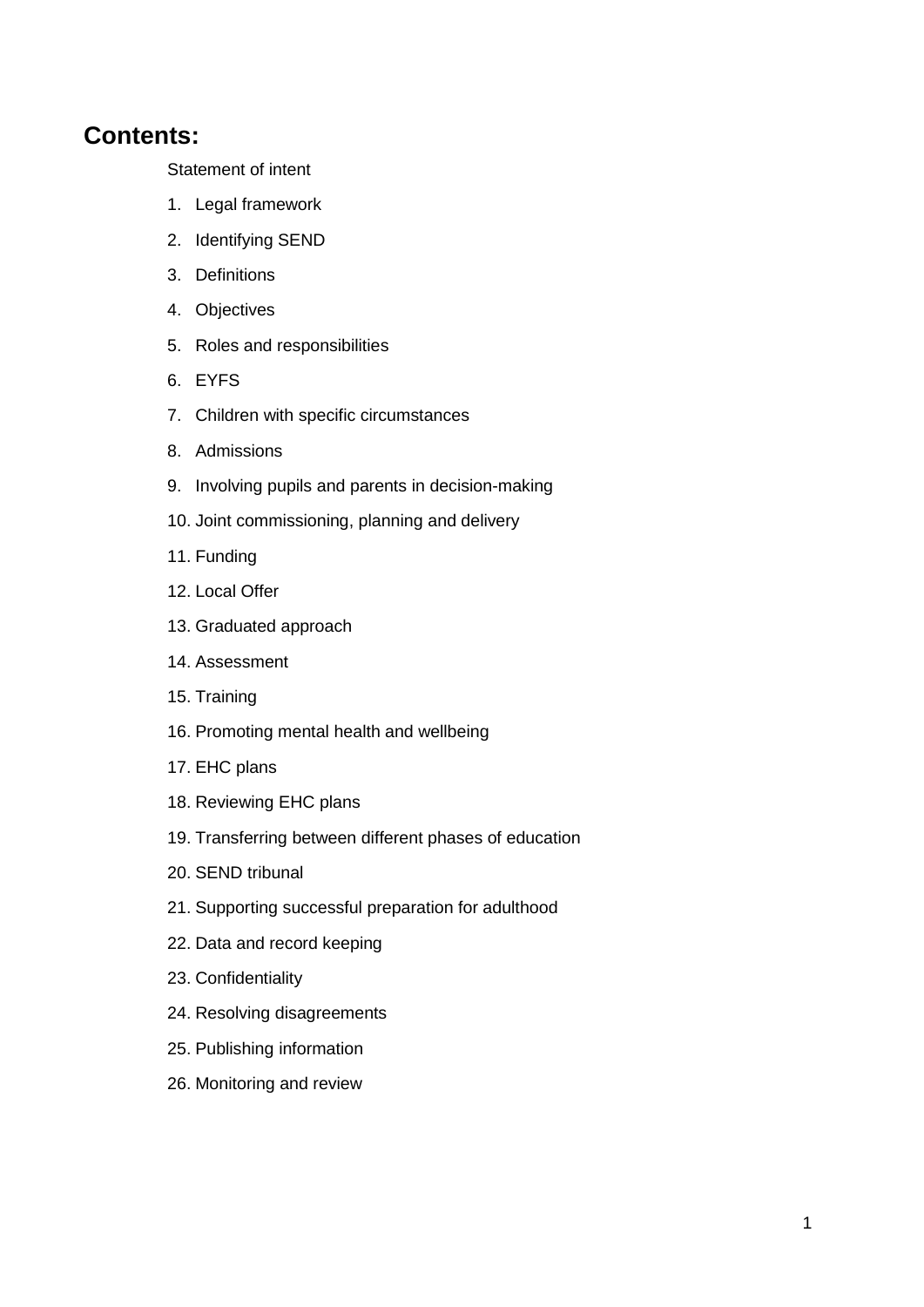## **Statement of intent**

Each school within The Dean Trust values all pupils and celebrates diversity of experience, interest and achievement. All pupils need to experience praise, recognition and success, and pupils with SEND have equal entitlement to this.

This policy outlines the framework for each school within The Dean Trust to meet its duty, obligation and principal equality values to provide a high-quality education to all of its pupils, including pupils with SEND, and to do everything it can to meet the needs of pupils with SEND.

Through successful implementation of this policy, the school aims to:

- Eliminate discrimination.
- Promote equal opportunities.
- Foster good relationships between pupils with SEND and pupils without SEND.

Each school will work with their LA, or equivalent, within the following principles, which underpin this policy:

- The involvement of children, parents and young people in decision-making
- The identification of children and young people's needs
- Collaboration between education, health and social care services to provide support
- High quality provision to meet the needs of children and young people with SEND
- Greater choice and control for young people and parents over their support
- Successful preparation for adulthood, including independent living and employment

## <span id="page-2-0"></span>**1 Legal framework**

- 1.1 This policy has due regard to all relevant legislation including, but not limited to, the following:
	- Children and Families Act 2014
	- Health and Social Care Act 2012
	- Equality Act 2010
	- Equality Act 2010 (Disability) Regulations 2010
	- Fducation Act 1996
	- Education Act 2002
	- Mental Capacity Act 2005
	- Children Act 1989
	- Special Educational Needs and Disability (Amendment) Regulations 2015
	- Special Educational Needs (Personal Budgets) Regulations 2014
	- Special Educational Needs and Disability (Detained Persons) Regulations 2015
	- Local Government Act 1974
	- Disabled Persons (Services, Consultation and Representation) Act 1986
	- Data Protection Act 2018
	- The General Data Protection Regulation 2018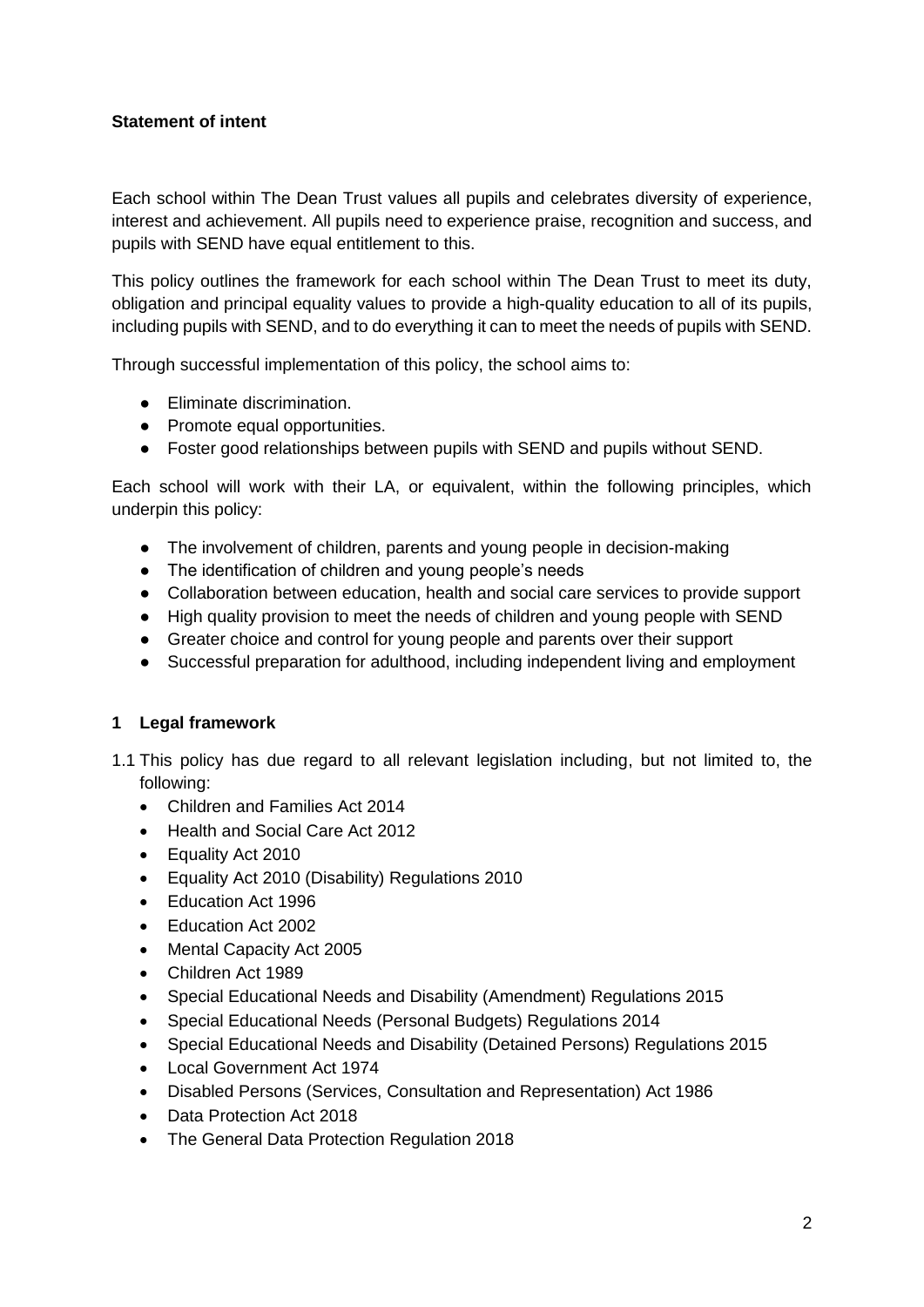- 1.2 This policy has due regard to statutory and non-statutory guidance, including, but not limited to, the following:
	- DfE (2015) 'Special educational needs and disability code of practice: 0 to 25 years'
	- DfE (2017) 'Supporting pupils at school with medical conditions'
	- DfE (2021) 'Keeping children safe in education'
	- DfE (2018) 'Working together to safeguard children'
	- DfE (2018) 'Mental health and wellbeing provision in schools'
	- DfE (2015) 'School admissions code'

1.3 This policy operates in conjunction with the following trust policies:

- Admissions Policy
- Equity and Diversity in Employment Policy
- Child Protection and Safeguarding Policy
- Data Protection Policy
- Supporting Pupils at school with Medical Conditions Policy

#### **2 Identifying SEND**

- 2.1 Schools within The Dean Trust have a clear approach to identifying and responding to SEND. We recognise that early identification and effective provision improves long-term outcomes for the pupils.
- 2.2 With the support of the SLT, classroom teachers within each school will conduct regular progress assessments for all pupils, with the aim of identifying pupils who are making less than expected progress.
- 2.3 Progress will be characterised using the following stipulations:
	- Progress is significantly slower than the class average, from the same baseline
	- Progress does not match or better the pupil's previous rate of progress
	- Progress fails to close the attainment gap within the class
	- The attainment gap is widened by the plateauing of progress

#### <span id="page-3-0"></span>**3 Definitions**

3.1 For this policy, a pupil is defined as having SEND if they have a:

- Significantly greater difficulty in learning than most others of the same age.
- Disability or health condition that prevents or hinders them from making use of educational facilities used by peers of the same age in mainstream schools or mainstream post-16 institutions.
- 3.2 Under the Equality Act 2010, a disability is a physical or mental impairment which has a long-term and substantial adverse effect on a person's ability to carry out normal day-today activities.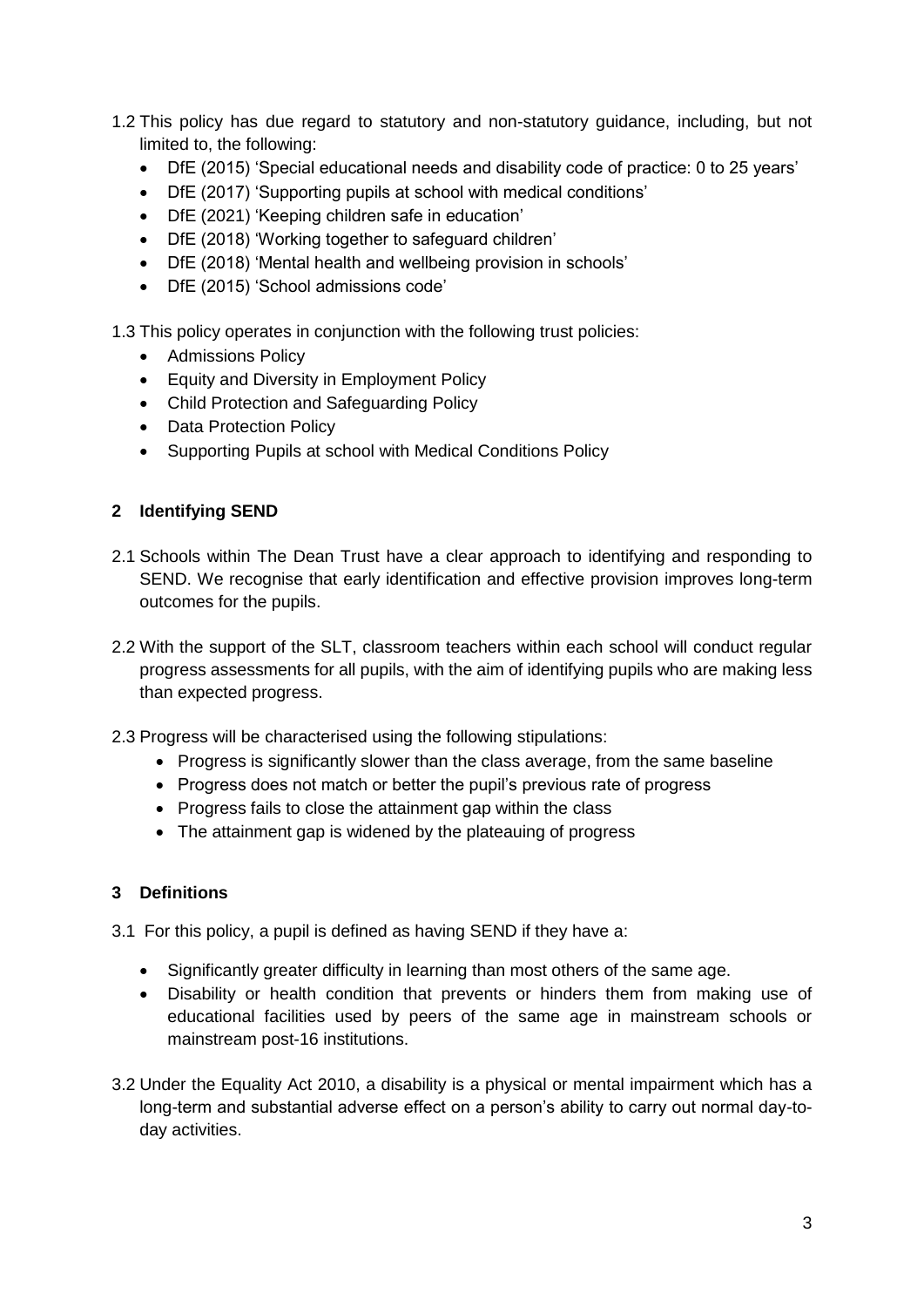- 3.3 Each school within The Dean Trust reviews how well equipped they are to provide support across the following areas:
	- Communication and interaction
	- Cognition and learning
	- Social, emotional and mental health difficulties
	- Sensory and physical needs

#### **Communication and interaction**

- 3.4 Pupils with speech, language and communication needs (SLCN) have difficulty in communicating with others, often because they have difficulty saying what they want, they cannot understand what is being said to them, or they do not understand or use social rules of communication.
- 3.5 The Dean Trust schools recognises that:
	- Pupils with Autism Spectrum Disorder (ASD), including Asperger's Syndrome and Autism, can have particular difficulties with social interaction.
	- The profile for every pupil with SLCN is different and their needs may change over time.
	- They may have difficulty with one, some, or all the different aspects of speech, language or social communication at different times of their lives.
- 3.6 The SENCO within each school will work with pupils, parents and language and communication experts (where necessary) to ensure pupils with communication and interaction difficulties reach their potential.

## **Cognition and learning**

- 3.7 Pupils with learning difficulties may require support schools within The Dean Trust will offer learning support as needed.
- 3.8 The school understands that learning difficulties cover a wide range of needs, such as moderate learning difficulties (MLD), severe learning difficulties (SLD) and profound and multiple learning difficulties (PMLD). The schools SENCO will ensure that any provision offered will be suitable to the needs of the pupil.
- 3.9 Specific learning difficulties (SpLD), affect one or more specific aspects of learning. This encompasses a range of conditions such as dyslexia, dyscalculia and dyspraxia.

#### **Social, emotional and mental health difficulties**

- 3.10 Pupils may experience a wide range of social and emotional difficulties that manifest themselves in many ways, including becoming withdrawn or isolated, or displaying challenging, disruptive and disturbing behaviour.
- 3.11 The schools within The Dean Trust recognise that these behaviours may reflect underlying mental health difficulties such as anxiety or depression, and the school will implement a Social, Emotional and Mental Health (SEMH) Policy to support pupils with these difficulties.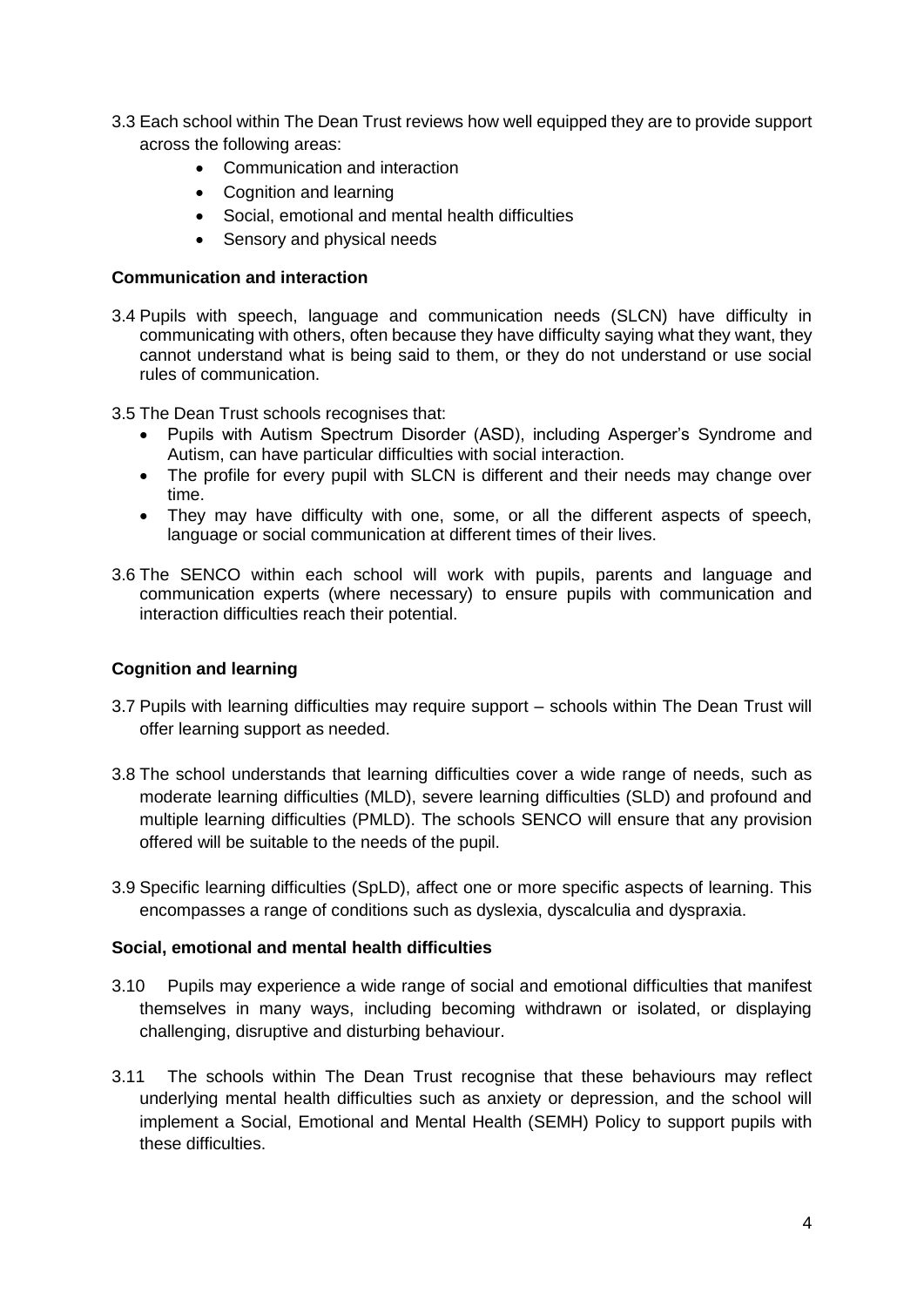## **Sensory or physical needs**

- 3.12 Impairments that prevent or hinder pupils from using the school facilities, such as vision impairment (VI), do not necessarily have SEND. Schools within The Dean Trust will ensure staff understand that:
	- Some conditions can be age-related and can fluctuate over time.
	- A pupil with a disability is covered by the definition of SEND if they require special educational provision.
- 3.13 Under the Equality Act 2010 (Disability) Regulations 2010, the following conditions do not constitute a disability:
	- A tendency to set fires
	- A tendency to steal
	- A tendency to commit physical or sexual abuse towards others
	- Exhibitionism
	- Voyeurism
	- Tattoos and piercings

## <span id="page-5-0"></span>**4 Objectives**

Each school within The Dean Trust will aim to achieve the core aims of this policy by achieving the following strategic and measurable objectives:

- To follow the graduated approach outlined in the DfE's 'SEND Code of Practice: 0 to 25 years'.
- To monitor the progress of all pupils to aid the earliest possible identification of SEND.

## <span id="page-5-1"></span>**5 Roles and responsibilities**

- 5.1 The **local governing committee** for each school within The Dean Trust will be responsible for:
- 5.1.1 Regularly monitoring the school's policies and procedures, to review their impact on pupils with SEND, including on their mental health and wellbeing.
- 5.1.2 Monitoring the accessibility plan, showing how the school intends to progressively improve access over time.
- 5.1.3 Ensuring arrangements are in place to support pupils at school with medical conditions, in line with their school's Supporting Pupils at school with Medical Conditions Policy.
- 5.1.4 Annually reviewing and approving the school SEND Policy.
- 5.1.5 Ensuring arrangements are in place to support pupils with SEND, in line with the school SEND Policy
- 5.1.6 Appointing a Link Governor to oversee the school's arrangements for SEND
- 5.2 The **headteacher** for each school within The Dean Trust will be responsible for:
- 5.2.1 Ensuring that those who are teaching or working with pupils with SEND are aware of their needs and have arrangements in place to meet them.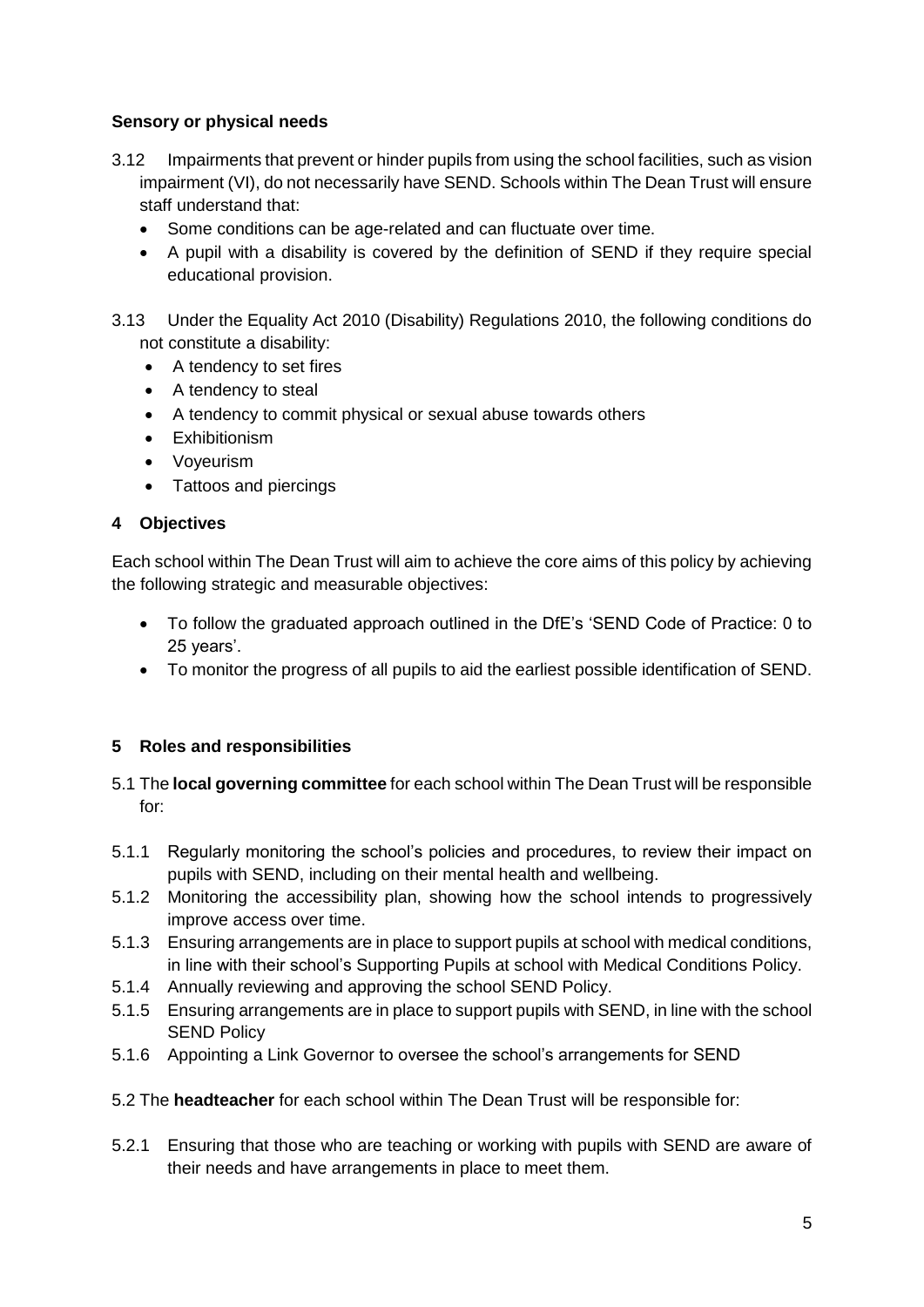- 5.2.2 Ensuring that teachers monitor and review pupils' progress during the academic year.
- 5.2.3 Cooperating with their LA during annual EHC plan reviews.
- 5.2.4 Designating an appropriate member of staff to be the SENCO and having responsibility for coordinating provision for pupils with SEND.
- 5.2.5 Appointing a designated teacher for LAC, where appropriate.
- 5.2.6 Ensuring that the SENCO has sufficient time and resources to carry out their functions.
- 5.2.7 Providing the SENCO with sufficient administrative support and time away from teaching to enable them to fulfil their responsibilities.
- 5.2.8 Assisting the local governing committee in appointing a designated teacher for LAC, who will work closely with the SENCO to ensure that the needs of the pupils are fully understood by relevant school staff.
- 5.2.9 Regularly and carefully reviewing the quality of teaching for pupils at risk of underachievement, as a core part of the school's performance management arrangements.
- 5.2.10 Ensuring that teachers understand the strategies to identify and support vulnerable pupils.
- 5.2.11 Ensuring teachers have an established understanding of different types of SEND.
- 5.2.12 Ensuring that procedures and policies for the day-to-day running of the school do not directly or indirectly discriminate against pupils with SEND.
- 5.2.13 Ensuring that pupils with SEND and their parents are actively supported in contributing to needs assessments, and developing and reviewing EHC plans.
- 5.2.14 Establishing and maintaining a culture of high expectations and including pupils with SEND in all opportunities available to other pupils.
- 5.2.15 Consulting health and social care professionals, pupils and parents to ensure the needs of children with medical conditions are effectively supported.
- 5.2.16 Keeping parents and relevant teachers up-to-date with any changes or concerns involving a pupil, considering the school's Child Protection and Safeguarding Policy.
- 5.2.17 Identifying any patterns in the identification of SEND within the school and comparing these with national data.
- 5.2.18 Reporting to the governing board on the impact of SEND policies and procedures, including on pupils' mental health and wellbeing.
- 5.2.19 Ensuring that the SENCO is provided with training, with an emphasises on mental health, on an annual basis.
- 5.2.20 Providing suitable, full-time education from the sixth day of a fixed permanent exclusion of a pupil with SEND, in line with their EHC plan.
	- 5.3 The **SENCO** within each school of The Dean Trust will be responsible for:
- 5.3.1 Collaborating with their local governing body and headteacher, as part of the SLT, to determine the strategic development of the SEND policy and provision in their school.
- 5.3.2 Working with the relevant governors and the headteacher to ensure that their school meets its responsibilities under the Equality Act 2010, regarding reasonable adjustments and access arrangements.
- 5.3.3 The day-to-day operation and implementation of the SEND policy.
- 5.3.4 Coordinating the specific provision made to support individual pupils with SEND, including those with EHC plans.
- 5.3.5 Liaising with the relevant, designated teacher where a LAC has SEND.
- 5.3.6 Advising on a graduated approach to providing SEND support.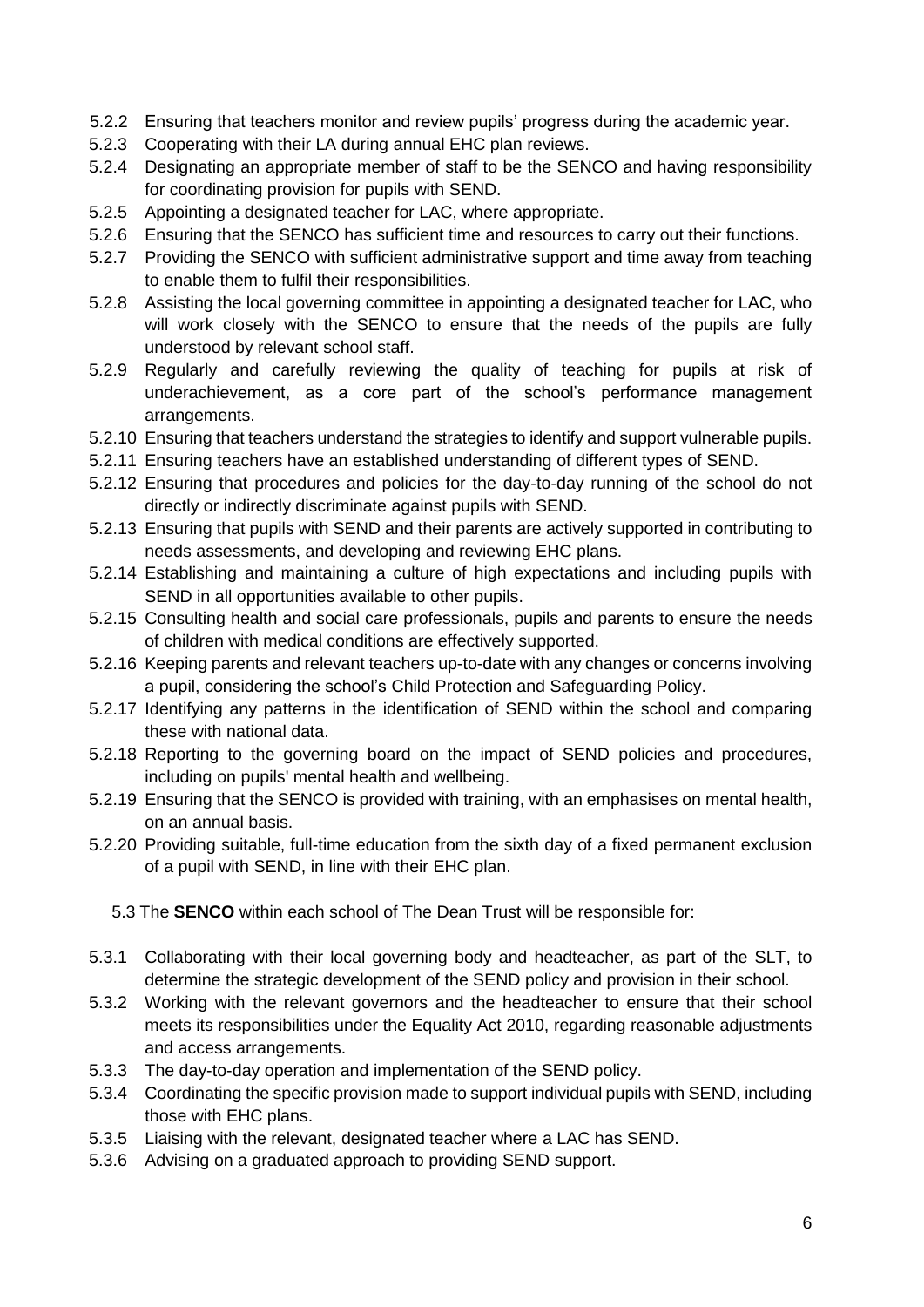- 5.3.7 Advising on the deployment of their school's delegated budget and other resources to meet pupils' needs effectively.
- 5.3.8 Liaising with the parents of pupils with SEND.
- 5.3.9 Liaising with early years providers, other schools, educational psychologists, health and social care professionals, and independent or voluntary bodies, as required.
- 5.3.10 Being a key point of contact for external agencies, especially their LA and LA support services.
- 5.3.11 Liaising with the potential future providers of education to ensure that pupils and their parents are informed about the options, and a smooth transition is planned.
- 5.3.12 Drawing up a one-page profile of a pupil with SEND.
- 5.3.13 Providing professional guidance to colleagues and working closely with staff members, parents and other agencies, including SEND charities.
- 5.3.14 Being familiar with the provision in the Local Offer and being able to work with professionals who are providing a supporting role to the family.
- 5.3.15 Ensuring, as far as possible, that pupils with SEND take part in activities run by the school, together with those who do not have SEND.
- 5.3.16 Ensuring that the school keeps the records of all pupils with SEND up-to-date, in line with the school's Data Protection Policy.
- 5.3.17 Informing the parents of pupils with SEND, who do not have an EHC plan, that SEND provision is being made.
- 5.3.18 In collaboration with the headteacher, identifying any patterns in the identification of SEND within the school and comparing these with national data.
- 5.3.19 Participating in training and CPD opportunities, some of which emphasise mental health to a greater extent.
- 5.3.20 Providing training to relevant class teachers.
- 5.3.21 Supporting teachers in the further assessment of a pupil's particular strengths and weaknesses, and advising on effective implementation of support.
- 5.3.22 Preparing the school's accessibility plan
- 5.3.23 Communicating with pupils with SEND and their parents when drawing up policies that affect them.
- 5.3.24 Identifying, assessing and making provision for all pupils with SEND, whether or not they have an EHC plan.
- 5.3.25 Securing the special educational provision called for by a pupil's SEND.
- 5.3.26 Making reasonable adjustments for pupils with disabilities to help alleviate any substantial disadvantage they experience because of their disability.
- 5.3.27 Taking necessary steps to ensure that pupils with disabilities are not discriminated against, harassed or victimised, e.g. in line with an Equality and Diversity in Employment Policy.
- 5.3.28 Preparing the arrangements for the admission of pupils with SEND and the facilities provided to enable access to the school for pupils with disabilities.
- 5.3.29 Cooperating with their LA in drawing up and reviewing the Local Offer.
- 5.3.30 Publishing annual information, setting out the measures and facilities to assist access for pupils with disabilities on the relevant school's website.
- 5.3.31 Publishing annual information about the arrangements for the admission of pupils with SEND, the steps taken to prevent pupils being treated less favourably than others, the facilities provided to assist pupils with SEND, and their school's accessibility plan on the school's website.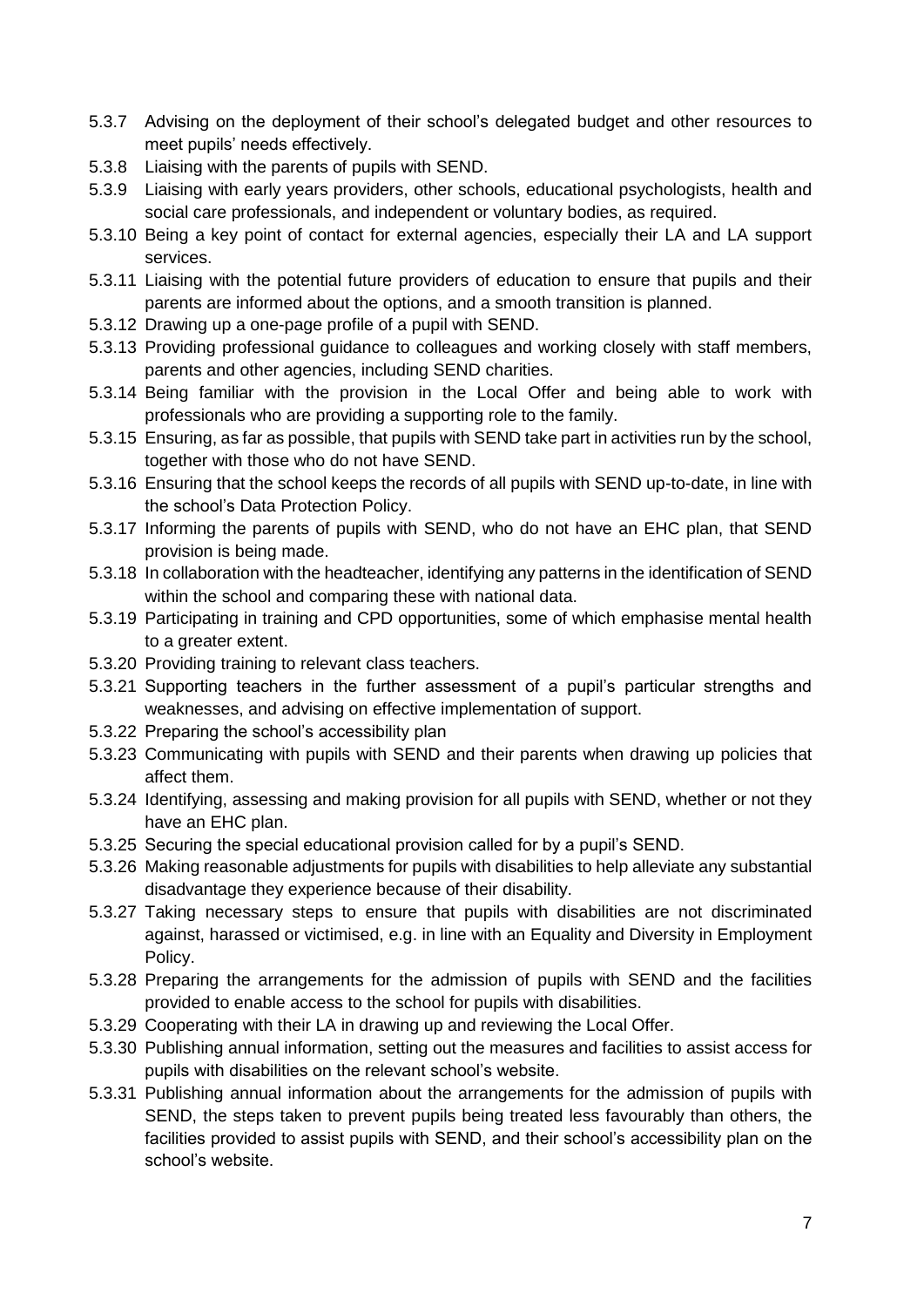- 5.3.32 Developing complaints procedures which, along with details about appealing to the SEND tribunal, will be made known to parents and pupils.
- 5.3.33 Preparing the SEND information report and publishing it on the website.

5.4 **Classroom teachers** within each school of The Dean Trust will be responsible for:

- 5.4.1 Planning and reviewing support for pupils with SEND on a graduated basis, in collaboration with parents, the SENCO and, where appropriate, the pupils themselves.
- 5.4.2 Setting high expectations for every pupil and aim to teach them the full curriculum, whatever their prior attainment.
- 5.4.3 Planning lessons to address potential areas of difficulty to ensure that there are no barriers to every pupil achieving.
- 5.4.4 Ensuring every pupil with SEND is able to study the full national curriculum.
- 5.4.5 Being accountable for the progress and development of the pupils in their class.
- 5.4.6 Being aware of the needs, outcomes sought, and support provided to any pupils with SEND they are working with.
- 5.4.7 Keeping the relevant figures of authority up-to-date with any changes in behaviour, academic developments and causes of concern. The relevant figures of authority include the schools SENCO and/or headteacher.
	- 5.5 Where a school chooses to delegate alternative responsibilities, this should be made clear within the school SEND Policy.

#### <span id="page-8-0"></span>**6. EYFS**

- 6.1 Each Primary school within The Dean Trust implements a School SEND Policy.
- 6.2 Each Primary school ensures all staff who work with young children are alert to emerging difficulties and respond early.
- 6.3 Each Primary school will ensure staff listen and understand when parents express concerns about their child's development.
- 6.4 Each Primary school will listen to any concerns raised by children themselves.
- 6.5 Each Primary school will ensure that:
	- Pupils with SEND get the support that they need.
	- Pupils with SEND engage in the activities that the school offers alongside pupils who do not have SEND.
	- A designated teacher, the SENCO, is responsible for coordinating SEND provision.
	- Parents are informed when the Primary school makes special educational provision for their child.
- 6.6 A report is prepared and sent to parents that includes the following:
	- The implementation of the Trust SEND Policy
	- Our arrangements for the admission of pupils with disabilities
	- The steps being taken to prevent pupils with disabilities from being treated less favourably than others
	- The facilities provided to enable access to the school for pupils with disabilities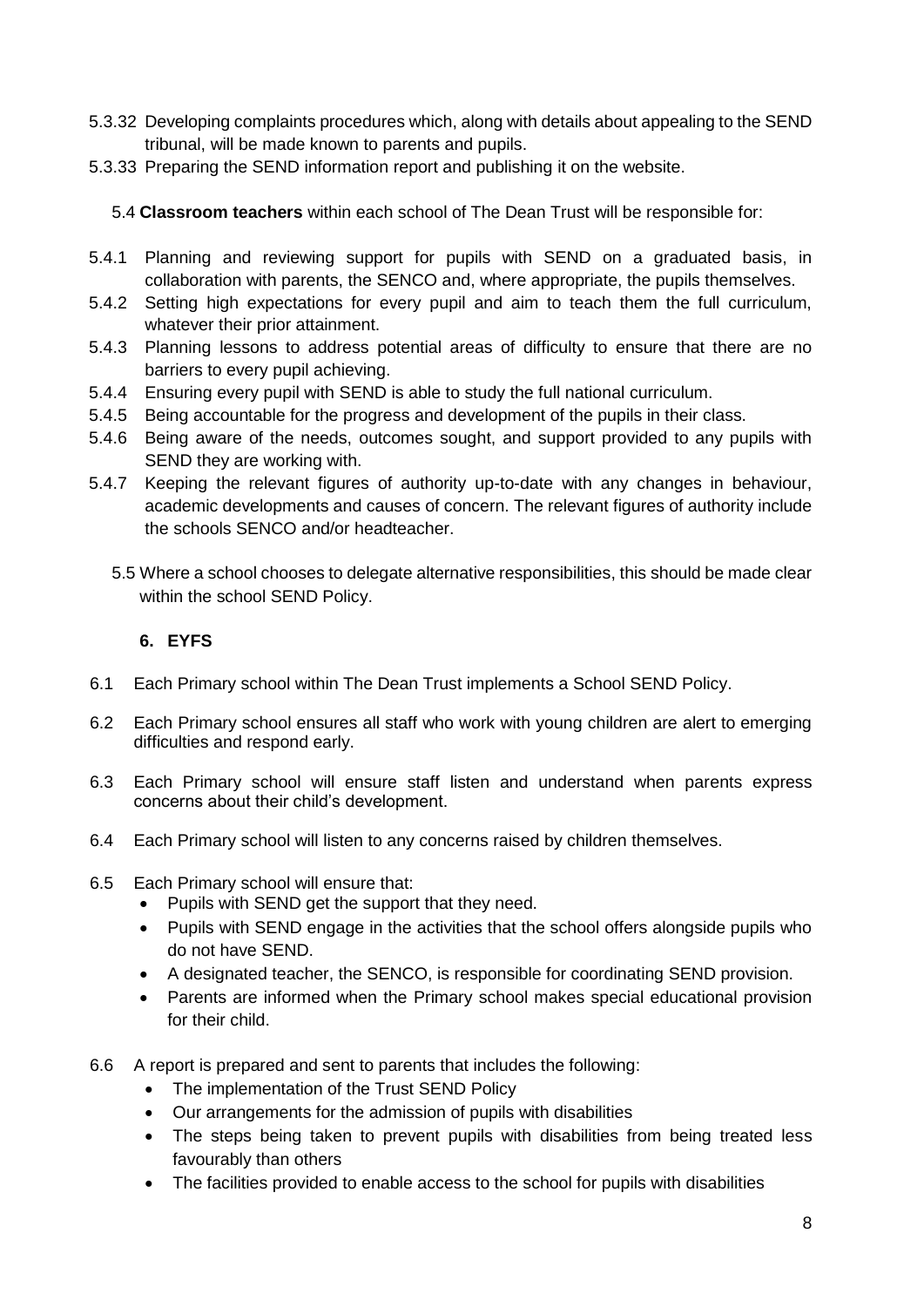• A copy of the school's accessibility plan, showing how we plan to improve access over time.

## <span id="page-9-0"></span>**7. Children with specific circumstances**

#### **LAC**

7.1 Children within schools, which form part of The Dean Trust who are being accommodated, or who have been taken into care, by the local LA are legally defined as being 'looked after' by the LA.

7.2 The school within The Dean Trust recognises that children that have SEND are more likely to be 'looked after', and it is likely that a significant proportion of them will have an EHC plan.

7.3 Each school within The Dean Trust has a designated member of staff for coordinating the support for LAC.

7.4 Where that role is carried out by a person other than the SENCO, designated teachers should work closely with the schools SENCO to ensure that the implications of a child being both looked after and having SEND are fully understood by relevant school staff.

#### **EAL**

7.5 Each school within The Dean Trust gives particular care to the identification and assessment of the SEND of pupils whose first language is not English.

7.6 It is necessary to consider the pupil within the context of their home, culture and community.

7.7 Where there is uncertainty about an individual pupil, the school will make full use of any local sources of advice relevant to the ethnic group concerned, drawing on community liaison arrangements wherever they exist.

7.8 Each school within The Dean Trust appreciates having EAL is not equated to having learning difficulties. At the same time, when pupils with EAL make slow progress, it should not be assumed that their language status is the only reason; they may have learning difficulties.

7.9 Each school will look carefully at all aspects of a pupil's performance in different subjects to establish whether the problems they have in the classroom are due to limitations in their command of English that is used there or arise from SEND.

#### <span id="page-9-1"></span>**8. Admissions**

- 8.1 All schools within The Dean Trust will ensure they meet their duties set under the 'School Admissions Code' by:
- Not refusing admission for a child that has named the school in their EHC plan.
- Considering applications from parents of children who have SEND but do not have an EHC plan.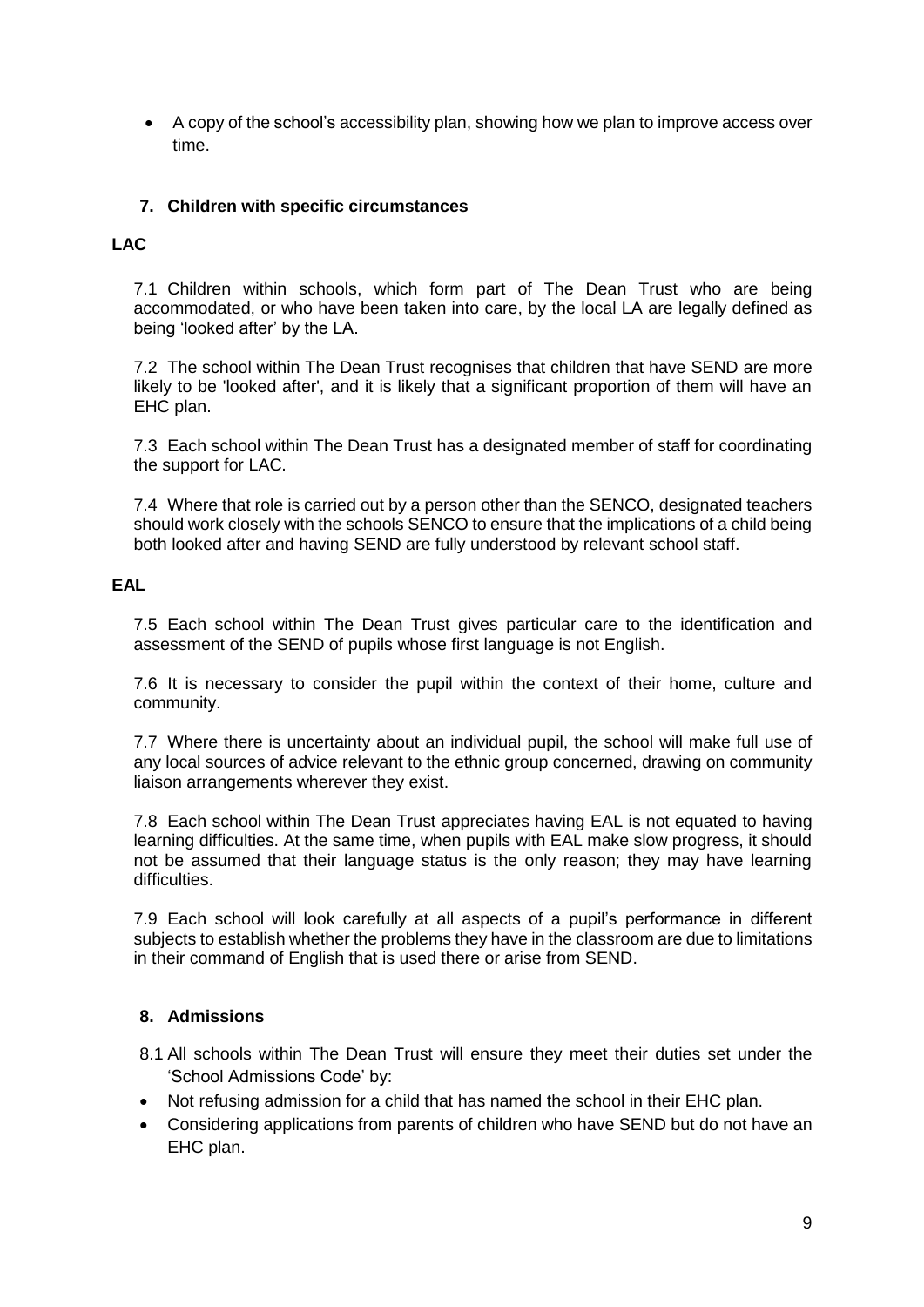- Not refusing admission for a child who has SEND but does not have an EHC plan because the school does not feel able to cater for those needs.
- Not refusing admission for a child who does not have an EHC plan.
- Adopting fair practices and arrangements in accordance with the 'School Admissions Code' for the admission of children without an EHC plan.
- 8.2 Arrangements for the fair admissions of pupils with SEND are outlined each schools Admissions Policy and will be published on the school website.

## <span id="page-10-0"></span>**9. Involving pupils and parents in decision-making**

- 9.1 Parents of pupils with SEND are encouraged to share their knowledge of their child; the headteacher and SENCO within each school will aim to give them the confidence that their views and contributions are valued and will be acted upon.
- 9.2 Parents will always be formally notified when the school provides their child with SEND support.
- 9.3 Decisions on whether the school will commission added provisions will be discussed thoroughly with the local LA, parents and, when appropriate, the pupil involved.
- 9.4 Decisions about education will not unnecessarily disrupt a pupil's education or any health treatment underway.
- 9.5 The planning that each school within The Dean Trust implements will help parents and pupils with SEND express their needs, wishes and goals, and will:
	- Focus on the pupil as an individual, not allowing their SEND to become a label.
	- Be easy for pupils and their parents to understand by using clear, ordinary language and images, rather than professional jargon.
	- Highlight the pupil's strengths and capabilities.
	- Enable the pupil, and those who know them best, to say what they have done, what they are interested in and what outcomes they are seeking in the future.
	- Tailor support to the needs of the individual.
	- Organise assessments to minimise demands on families.
	- Bring together relevant professionals to discuss and agree together the overall approach.
- 9.6 The class teacher, supported by the SENCO, will meet with pupils, and their parents at relevant times within an academic year to set clear outcomes, review progress, discuss activities and support, and identify parental responsibilities.

## <span id="page-10-1"></span>**10. Joint commissioning, planning and delivery**

10.1 Each school within The Dean Trust is committed to ensuring that pupils with SEND can achieve their ambitions and the best possible educational outcomes, as well as other opportunities, such as securing employment and living as independently as possible.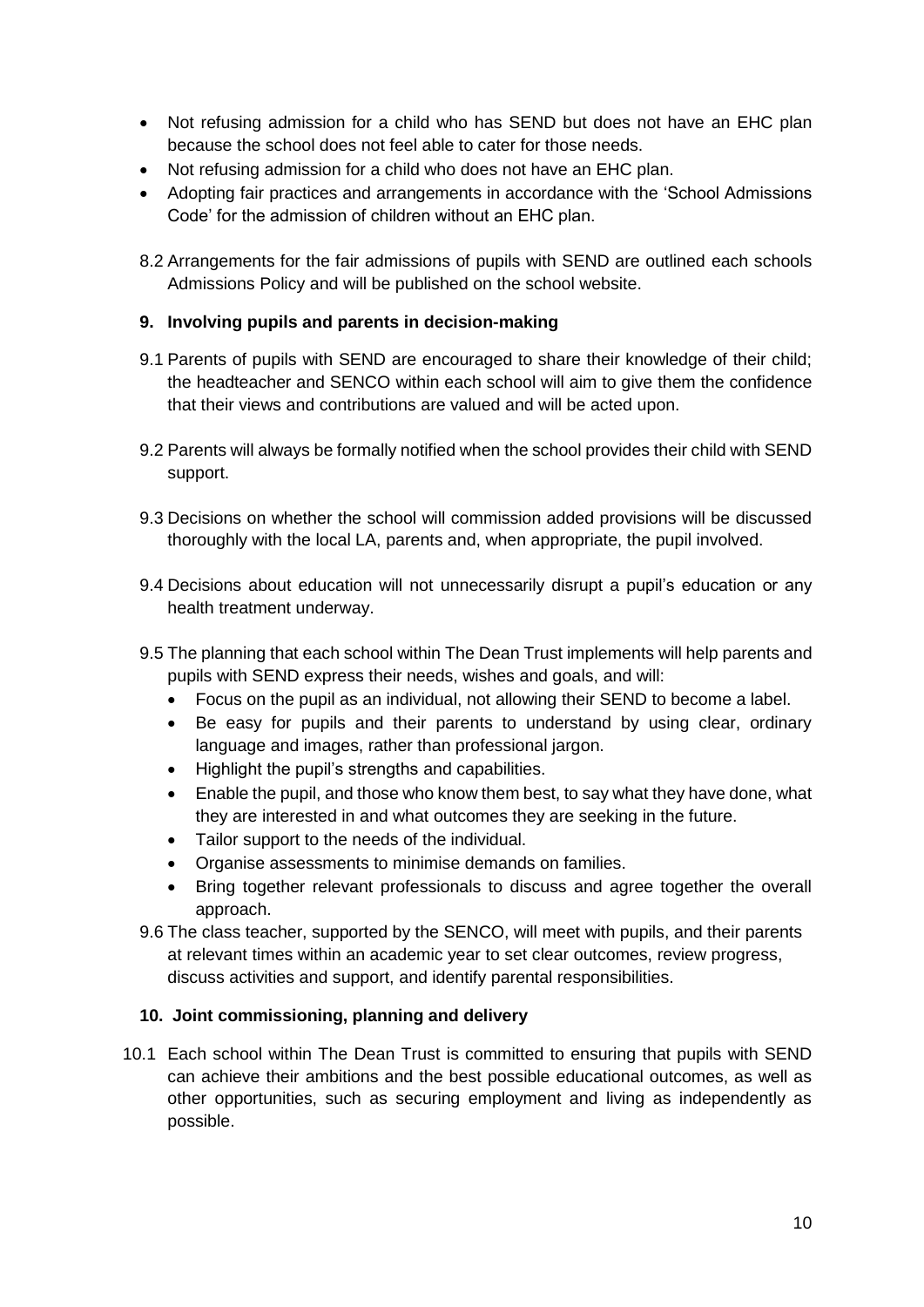- 10.2 Each school will work closely with local education, health and social care services to ensure pupils get the right support.
- 10.3 Each school will assist their local LA in carrying out their statutory duties under the Children and Families Act 2014, by ensuring that services work together where this promotes children and young people's wellbeing or improves the quality of special educational provision (Section 25 of the Children and Families Act 2014).
- 10.4 Each school will draw on the wide range of local data-sets about the likely educational needs of pupils with SEND to forecast future needs, including:
- Population and demographic data.
- Prevalence data for different kinds of SEND among children and young people at the national level.
- Numbers of local children with EHC plans and their main needs.
- The numbers and types of settings locally that work with or educate pupils with SEND.
- An analysis of local challenges/sources of health inequalities.
- 10.5 Each school within The Dean Trust will adhere to their Data Protection Policy at all times.
- 10.6 Each school will plan, deliver and monitor services against how well outcomes have been met, including, but not limited to:
- Improved educational progress and outcomes for children and young people with SEND.
- Increasing the identification of pupils with SEND prior to school entry.
- 10.7 Where pupils with SEND also have a medical condition, their provision will be planned and delivered in coordination with the EHC plan.
- 10.8 SEND support will be adapted and/or replaced depending on its effectiveness in achieving the agreed outcomes.

## <span id="page-11-0"></span>**11. Funding**

- 11.1 Each school within The Dean Trust will allocate the appropriate amount of core perpupil funding and notional SEND budget outlined in the Local Offer for the SEND provision of its pupils.
- 11.2 Personal budgets are allocated from the LA's high needs funding block; the school will continue to make SEND provision from its own budgets, even if a pupil has an EHC plan.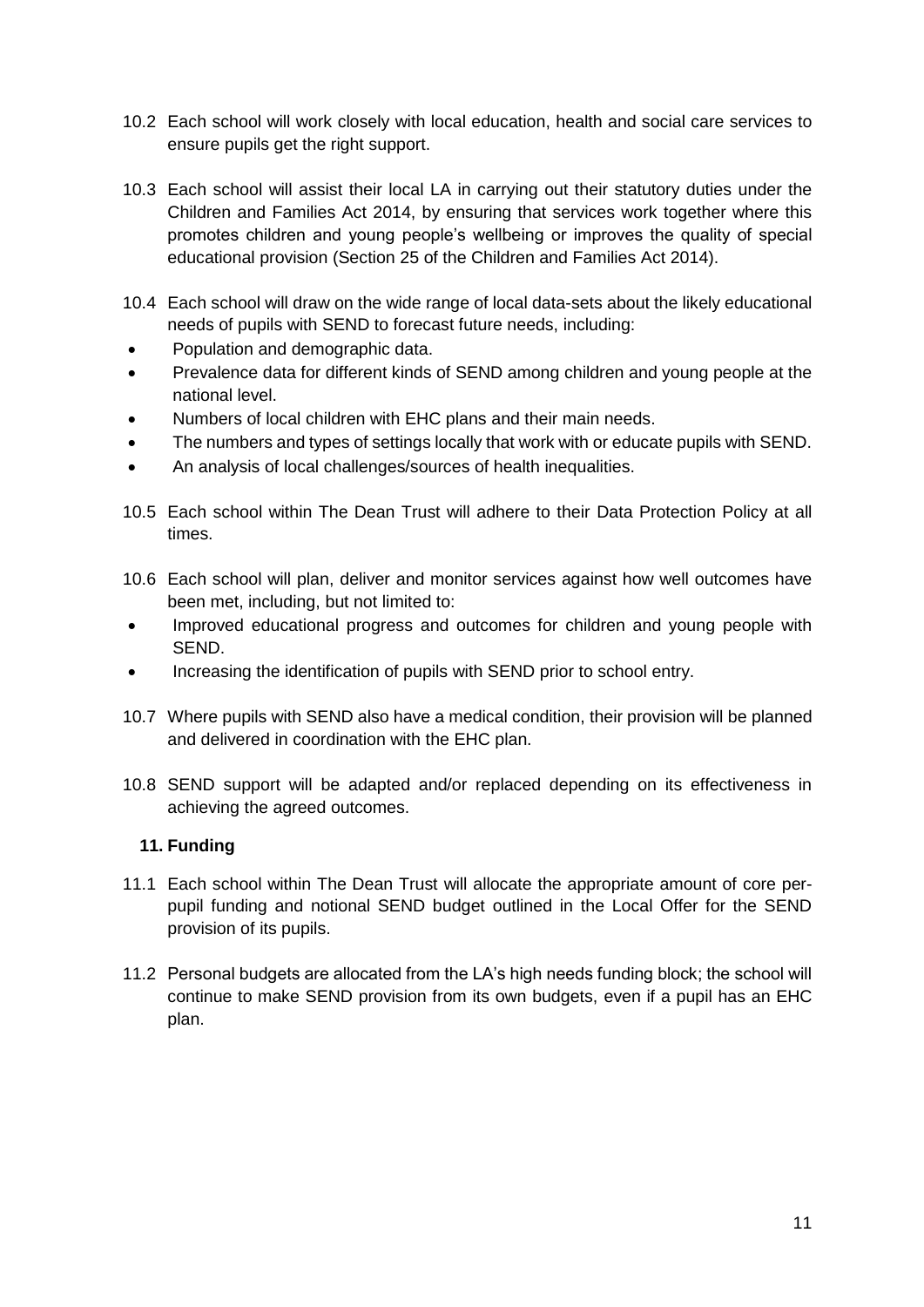## <span id="page-12-0"></span>**12. Local Offer**

- 12.1 In developing and reviewing the Local Offer, each school will adopt the following approach:
	- 12.1.1 **Collaborative**: The school will work with LAs, parents and pupils in developing and reviewing the Local Offer. The school will also co-operate with those providing services.
	- 12.1.2 **Accessible**: The published Local Offer will be easy to understand, factual and jargon free. It is structured in a way that relates to pupils' and parents' needs (for example by broad age group or type of special educational provision). It will be well signposted and publicised.
	- 12.1.3 **Comprehensive**: Parents and pupils will know what support can be expected to be available across education, health and social care from age 0 to 25 and how to access it. The Local Offer will include eligibility criteria for services, where relevant, and make it clear where to go for information, advice and support, as well as how to make complaints about provision or appeal against decisions.
	- 12.1.4 **Up-to-date**: When parents and pupils access the Local Offer, it is important that the information is up-to-date.
- <span id="page-12-1"></span>12.2 The school will provide the LA with information about their existing SEND provision and capabilities to support pupils with SEND to aid in the drafting of the Local Offer, where required.

#### **13. Graduated approach**

- 13.1 Once a pupil with SEND has been identified, each school will employ a graduated approach to meet the pupil's needs by:
	- Establishing a clear assessment of the pupil's needs.
	- Planning, with the pupil's parents, the interventions and support to be put in place, as well as the expected impact on progress, development and behaviour, along with a clear date for review.
	- Implementing the interventions, with the support of the SENCO.
	- Reviewing the effectiveness of the interventions, and making any necessary revisions.

#### <span id="page-12-2"></span>**14. Assessment**

- 14.1 Each school within The Dean Trust will, in consultation with the pupil's parents, request a statutory assessment of SEND where the pupil's needs cannot be met through the resources normally available within the school.
- 14.2 Consideration of whether SEND provision is required, and thus an EHC plan, will start with the desired outcomes and the views of the parents and pupil.
- 14.3 Each school will meet its duty to respond to any request for information relating to a statutory assessment within six weeks of receipt.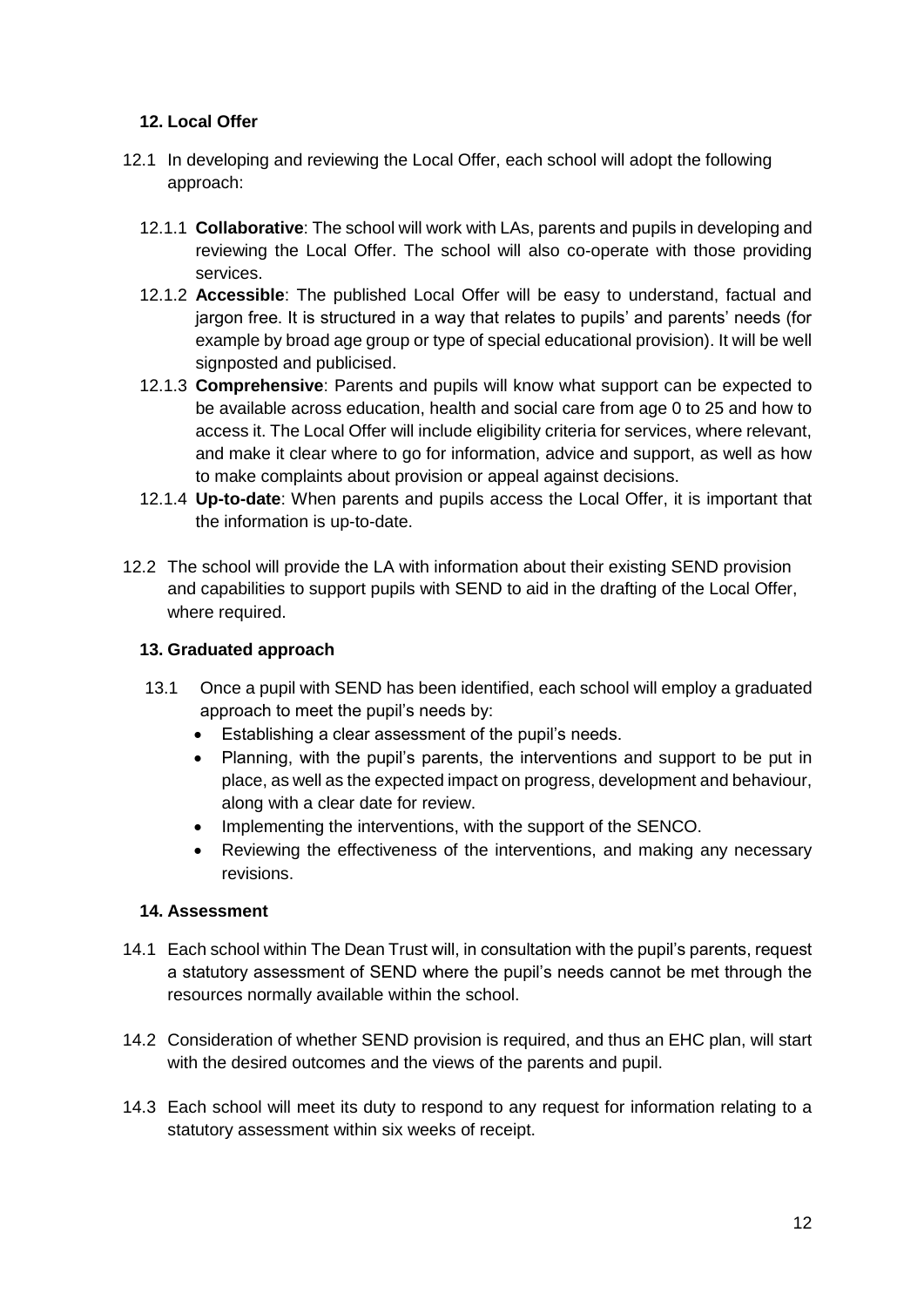- 14.4 Each school will gather advice from relevant professionals about the pupil concerned, including their education, health and care needs, desired outcomes and any special education, health and care provision that may be required to meet their identified needs and achieve desired outcomes.
- 14.5 In tracking the learning and development of pupils with SEND, each school will:
	- Base decisions on the insights of the pupil and their parents.
- Set pupils challenging targets.
- Track their progress towards these goals.
- Review additional or different provisions made for them.
- Promote positive personal and social development outcomes.
- Base approaches on the best possible evidence, and ensure that they are having the required impact on progress.
- 14.6 Detailed assessments will identify the full range of the individual's needs, not just the primary need.
- 14.7 Where possible, pupils' needs will be defined under the 'SEND Code of Practice: 0 to 25 years' broad areas of need:
	- Communication and interaction
	- Cognition and learning
	- Social, emotional and mental health difficulties
	- Sensory and/or physical needs
- 14.8 Where a pupil continually makes little or no progress, or is working substantially below expected levels, each school will consult with parents before involving specialists.

#### <span id="page-13-0"></span>**15. Training**

- 15.1 Relevant staff members within each school of The Dean Trust will keep up-to-date with any necessary training, which will be provided by the SENCO as well as external agencies, where appropriate.
- 15.2 Training will cover both the mental and physical needs of pupils with SEND.
- 15.3 The training offered will be delivered to ensure equality, diversity, understanding and tolerance.
- 15.4 Mental health will be a key consideration for all training that the SENCO participates in, along with any training that staff are given.
- 15.5 During staff induction, all staff will receive SEND training.
- 15.6 Training will cover the following:
	- Identifying SEND in pupils
	- Liaising with the school's SENCO
	- Implementing support measures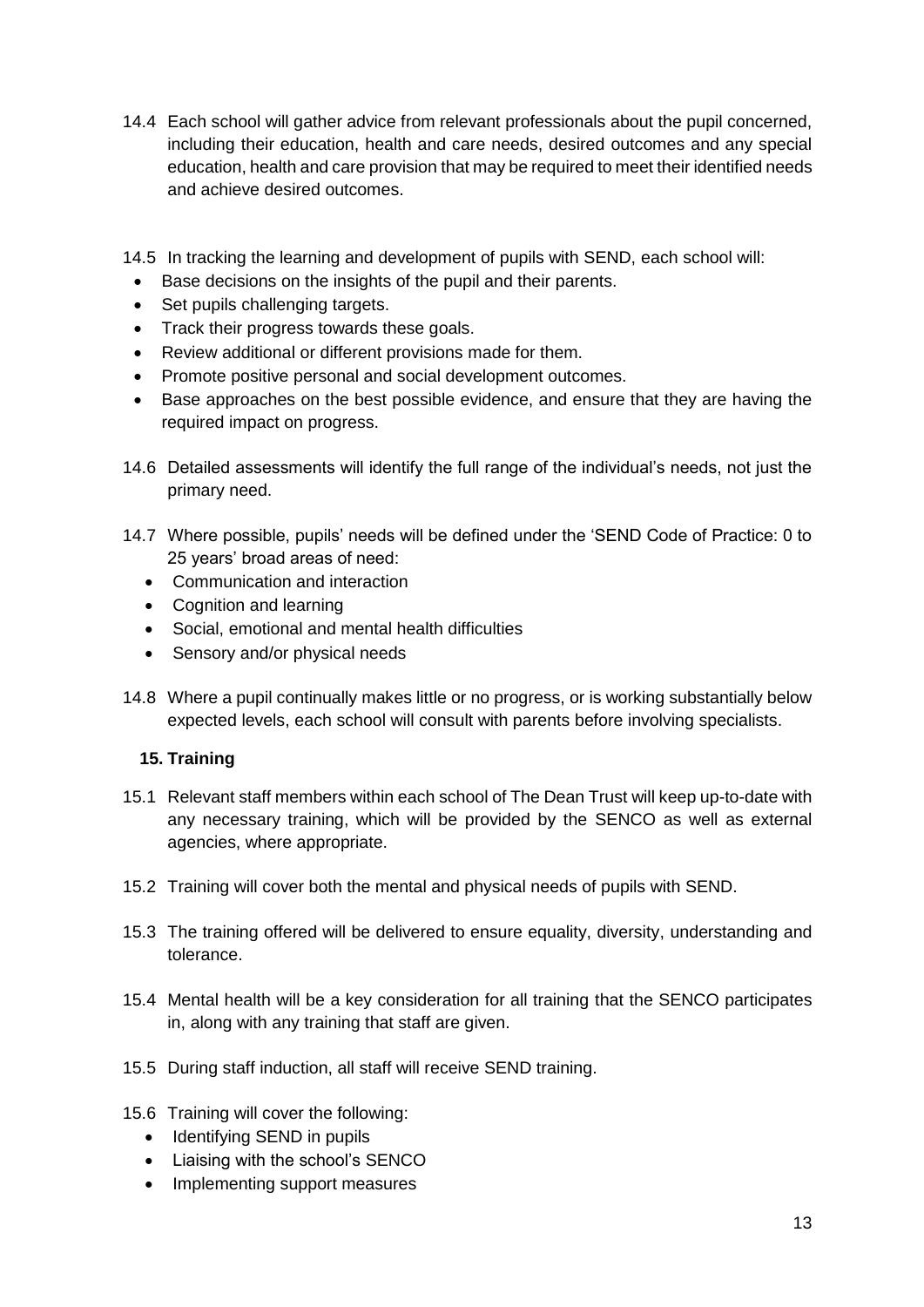- Monitoring the success of those support measures
- De-escalation techniques
- Restraining techniques
- How to develop peaceful learning environments
- How to develop lessons so they are engaging for pupils with varying forms of SEND
- Reasonable adjustments
- How to help with emotional development

#### <span id="page-14-0"></span>**16. Promoting mental health and wellbeing**

- 16.1 Each school within The Dean Trust will implement a Social, Emotional and Mental Health Policy.
- 16.2 Each school's curriculum for PSHE will focus on promoting pupils' resilience, confidence and ability to learn.
- 16.3 Positive classroom management and working in small groups will be implemented to promote positive behaviour, social development and high self-esteem.
- 16.4 An educational psychologist will be available where a pupil requires such services.
- 16.5 Where appropriate, the school will support parents in the management and development of their child.
- 16.6 Peer mentoring will be used to encourage and support pupils suffering with SEMH difficulties. Mentors will act as a confidant with the aim of easing the worries of their mentee.
- 16.7 When in-school intervention is not appropriate, referrals and commissioning will be used instead. Each school will continue to support the pupil as best it can.
- 16.8 For pupils with more complex problems, additional in-school support will include:
	- Supporting the pupil's teacher, to help them manage the pupil's behaviour.
	- Additional educational one-to-one support for the pupil.
	- One-to-one therapeutic work with the pupil, delivered by mental health specialists.
	- An IHP. All schools must comply with the statutory duty of caring for pupils with medical needs.
	- Providing professional mental health recommendations, e.g. regarding medication.
	- Family support and/or therapy, upon the recommendation of mental health professionals.
- 16.9 Each school will also consider whether disruptive behaviour is a manifestation of SEMH needs.
- 16.10 Each school will focus on work that helps to build self-esteem and self-discipline with the aim of addressing disruptive behaviour.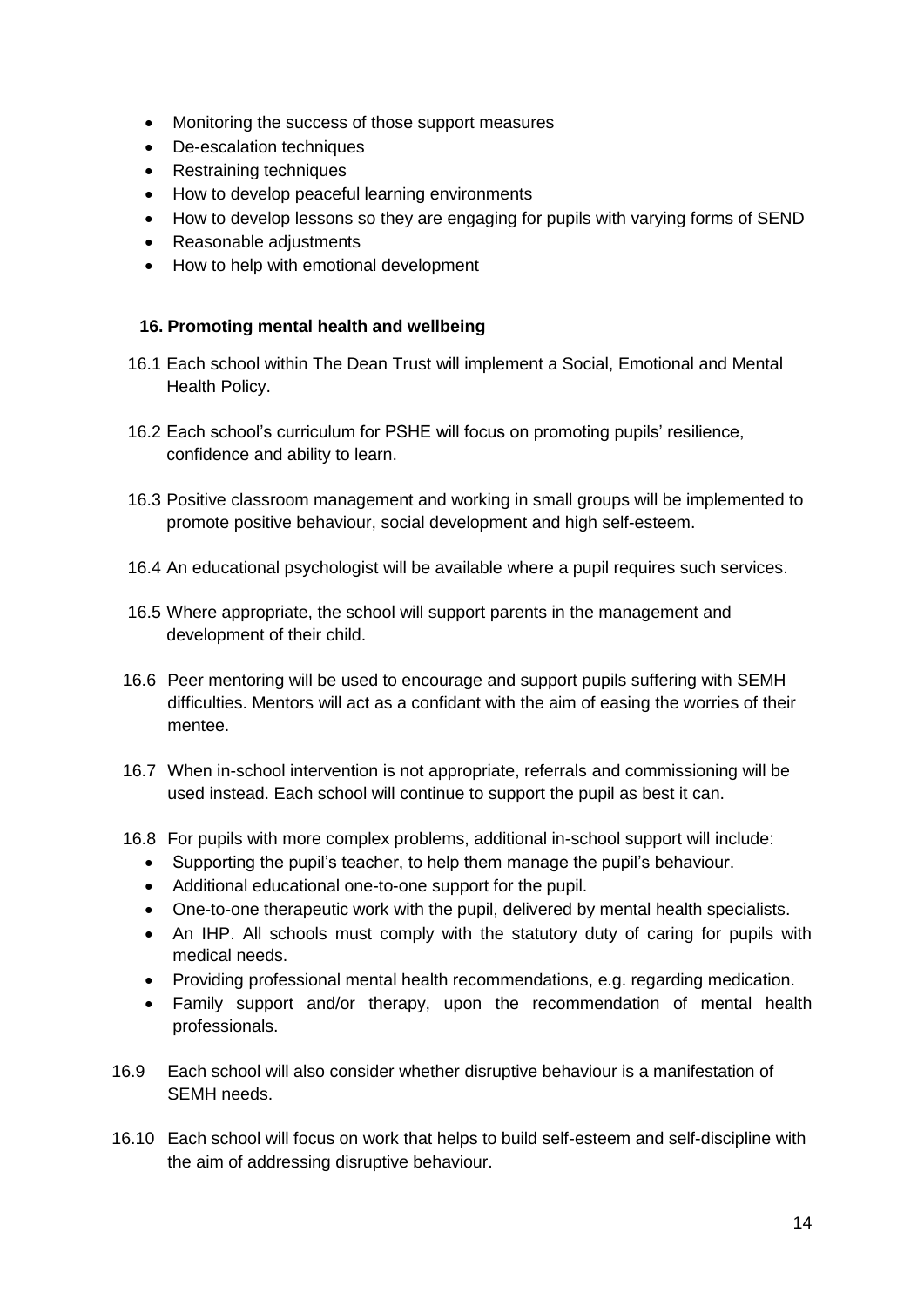## <span id="page-15-0"></span>**17. EHC plans**

- 17.1 Each school within The Dean Trust will fully cooperate with their LA when research about the pupil is being conducted.
- 17.2 Each school will provide their LA with any information or evidence needed.
- 17.3 All relevant teachers will be involved in contributing information to their LA.
- 17.4 Where the LA provides a pupil with an EHC plan, the school will involve the parents and the pupil in discussions surrounding how the school can best implement the plan's provisions to help the pupil thrive in their education, and will discern the expected impact of the provision on the pupil's progress.
- 17.5 The school will meet its duty to provide views on a draft EHC plan within 15 days.
- 17.6 If the decision is taken not to issue an EHC plan, the school will consider and implement the recommendations of feedback from the LA regarding how the pupil's outcomes can be met through the school's existing provision.
- 17.7 If the LA decides not to issue an EHC plan, the parents of the pupil, or the pupil themselves, will be informed within a maximum of 16 weeks from the initial request of an EHC assessment.
- 17.8 Each school will admit any pupil that names the school in an EHC plan or EHC needs assessment process.
- 17.9 Each school will ensure that all those teaching or working with a pupil named in an EHC plan are aware of the pupil's needs and that arrangements are in place to meet them.
- 17.10 All reasonable provisions will be taken by the school to provide a high standard of education.
- 17.11 Staff will be briefed about any potential problems and a procedure will be put into place to deal with certain situations.
- 17.12 Each school will specify short term targets sought for a pupil in terms of specific, measurable, achievable, realistic and time scaled (SMART) outcomes.
- 17.13 Each school will review each pupil's EHC plan to ensure that it includes the statutory sections outlined in the 'SEND Code of Practice: 0 to 25 years', labelled separately from one another.
- 17.14 If a pupil's needs significantly change, the appropriate school will request a reassessment of an EHC plan at least six months after an initial assessment.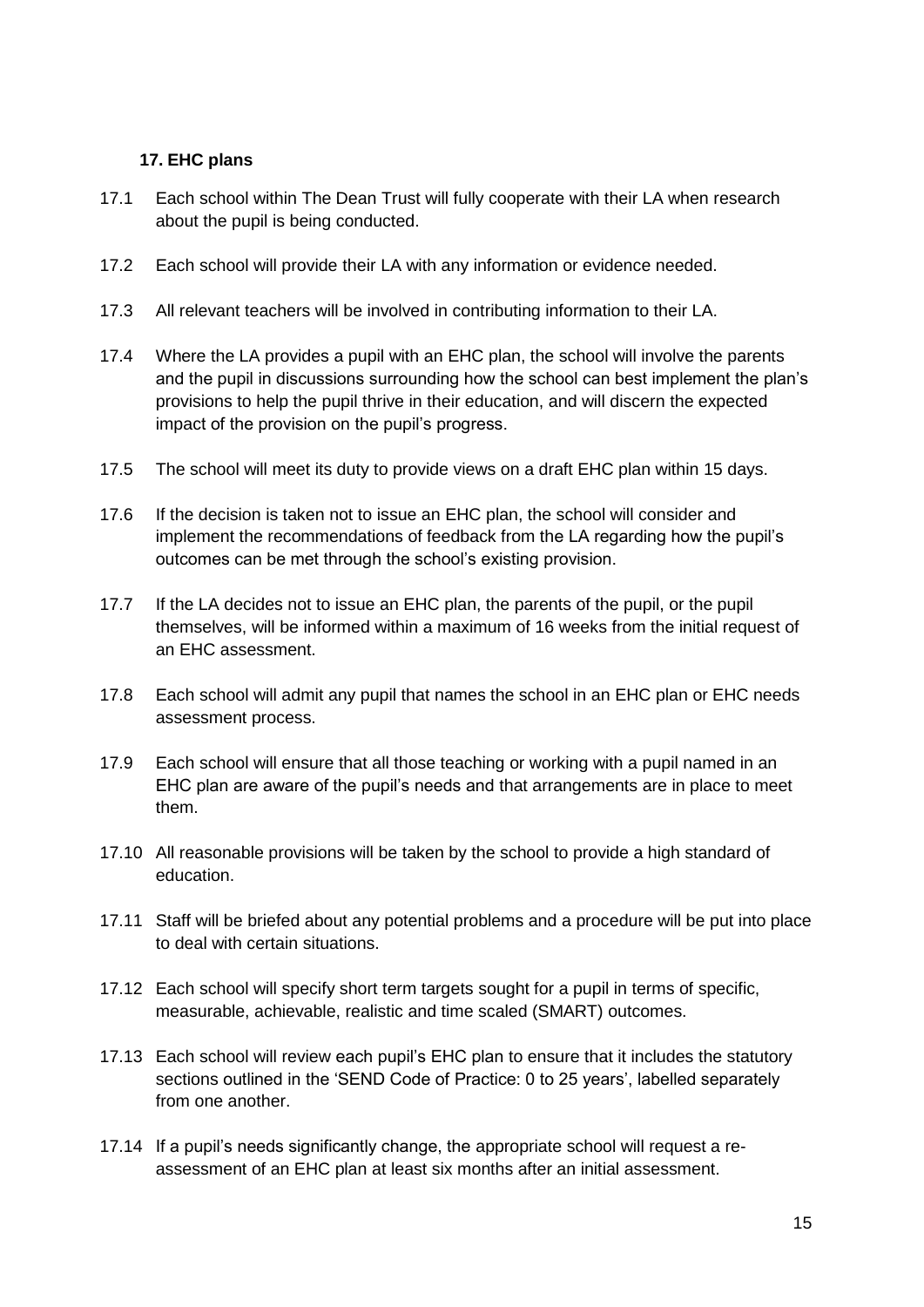- 17.15 Thereafter, the schools local governing committee or headteacher will request their LA to conduct a re-assessment of a pupil whenever they feel it is necessary.
	- 17.16 Following the re-assessment, a final EHC plan will be issued within 14 weeks from the request being made.
	- 17.17 Each school will ensure that any EHC plan information is kept confidential and on a need-to-know basis.
	- 17.18 Information regarding a pupil's EHC plan will only be shared with other educational institutions if the pupil is transferring there, for the institute to develop an individual learning plan.
	- 17.19 Each school will take steps to ensure that pupils and parents are actively supported in developing and reviewing EHC plans.
	- 17.20 Where necessary, the school will provide support from an advocate to ensure the pupil's views are heard and acknowledged.
	- 17.21 Each school will ensure that parents are consistently kept involved throughout the implementation of an EHC plan.
	- 17.22 Each school will ensure that the whole process of an EHC needs assessment and development takes no longer than 20 weeks from when the initial request was received.

## <span id="page-16-0"></span>**18. Reviewing the EHC plan**

- 18.1 Each school within The Dean Trust will:
	- Cooperate with the relevant individuals to ensure an annual review meeting takes place, including convening the meeting on behalf of their LA if requested.
	- Ensure that the appropriate people are given at least two weeks' notice of the date of the meeting.
	- Contribute any relevant information and recommendations about the EHC plan to the LA, keeping parents involved at all times.
	- Ensure that sufficient arrangements are put in place at the school to host the annual review meeting.
	- Cooperate with their LA during annual reviews.
	- Lead the review of the EHC plan in order to create the greatest confidence amongst pupils and their family.
	- Seek advice and information about the pupil prior to the annual review meeting from all parties invited, and send any information gathered to all those invited, at least two weeks in advance of the meeting.
	- Prepare and send a report of the meeting to everyone invited within four weeks of the meeting, which sets out any recommendations and amendments to the EHC plan.
	- Provide the LA and parents with any evidence to support the proposed changes and giving those involved at least 15 days to comment and make representations.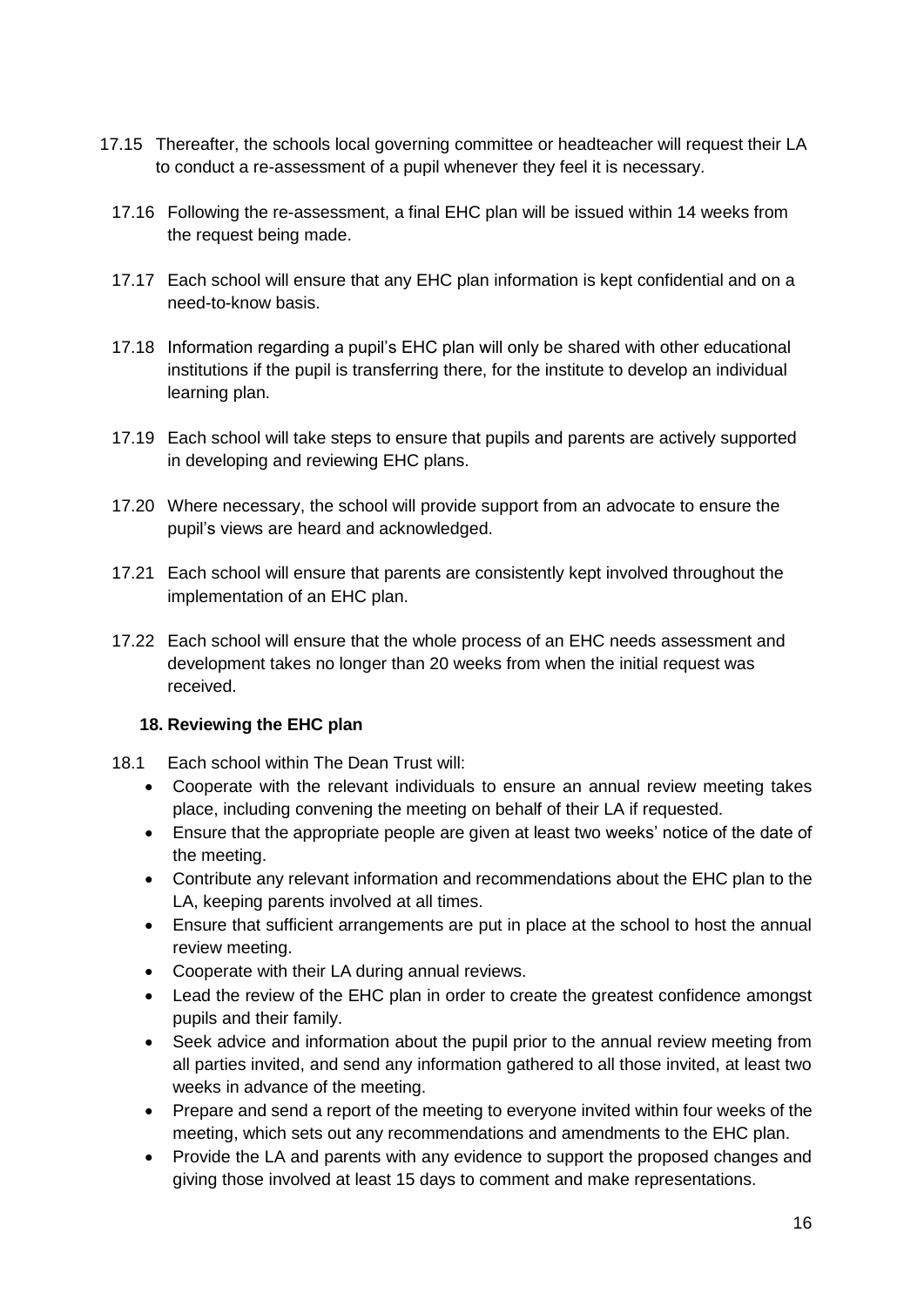• Clarify to the parents and pupil that they have the right to appeal the decisions made in regards to the EHC plan.

#### <span id="page-17-0"></span>**19. Transferring between different phases of education**

- 19.1 EHC plans will be reviewed and amended in sufficient time prior to a pupil moving between key phases of education, to allow for planning for and, where necessary, commissioning of, support and provision at the new phase.
- 19.2 The review and amendments will be completed by 15 February in the calendar year of the transfer at the latest for transfers into or between schools.
- 19.3 The key transfers are as follows:
- Early years provider to school
- Infant school to junior school
- Primary school to middle school
- Primary school to secondary school
- For pupils moving from secondary school to a post-16 institution or apprenticeship, the review and any amendments to the EHC plan, including specifying the post-16 provision and naming the institution, must be completed by the 31 March in the calendar year of the transfer.

#### <span id="page-17-1"></span>**20. SEND tribunal**

- 20.1 All disagreements about an EHC plan will be attempted to be resolved as quickly as possible, without the pupil's education suffering.
- 20.2 In all cases, the appropriate school's written complaints procedure will be followed, allowing for a complaint to be considered informally at first.
- 20.3 Following a parent's serious complaint or disagreement about the SEND provisions being supplied to a pupil, each school will contact their LA immediately to seek disagreement resolution advice, regardless of whether an EHC plan is in place.
- 20.4 Where necessary, the headteacher will make the relevant parties aware of the disagreement resolution service.

#### **EYFS**

- 20.5 Within EYFS, parents are made aware that Ofsted can consider complaints relating to whole school SEND early years provision, if the problem has not been resolved informally.
- 20.6 Each school will meet any request to attend a SEND tribunal and explain any departure from its duties and obligations under the 'SEND Code of Practice: 0 to 25 years'.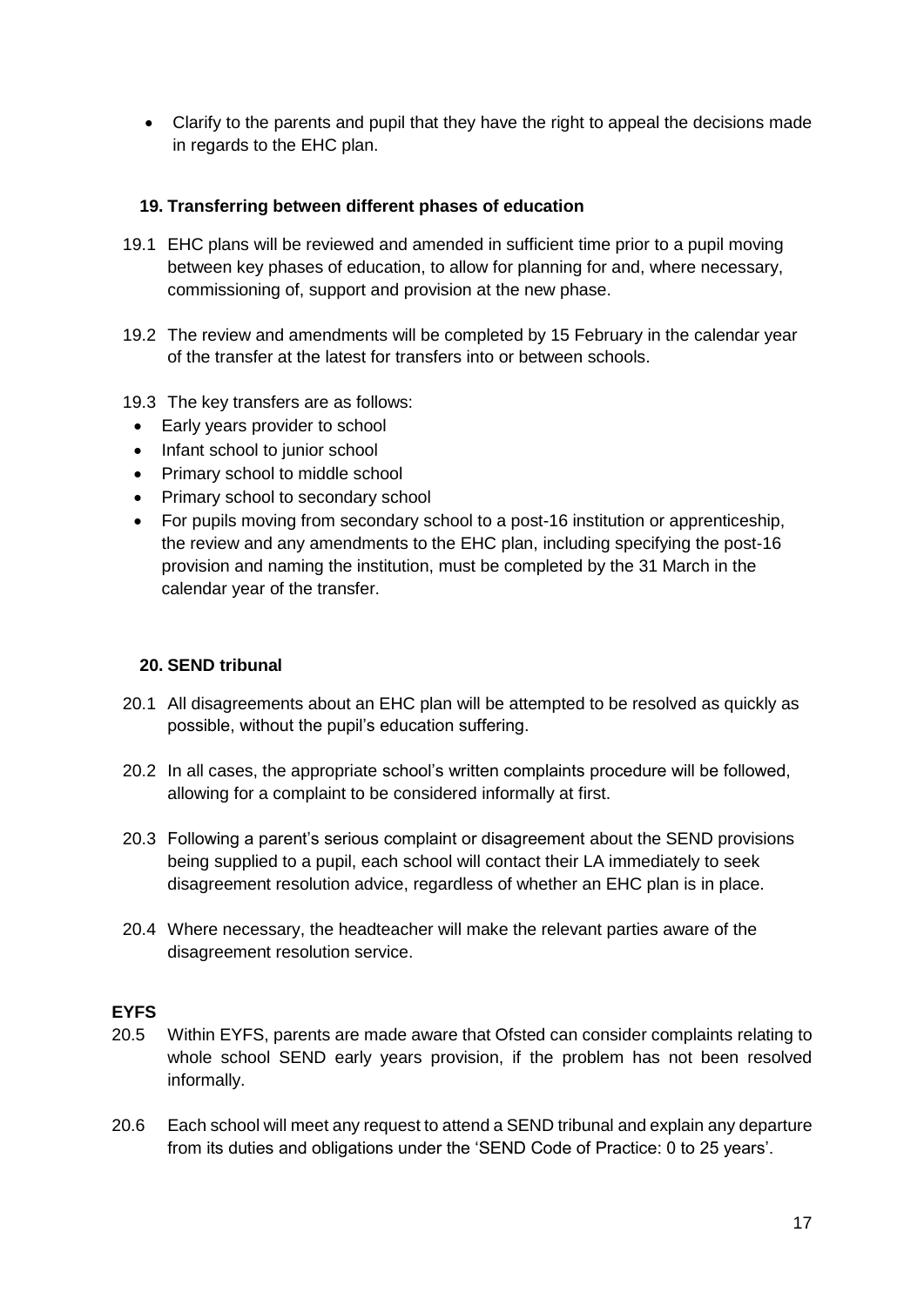- 20.7 Following the use of informal resolutions, the case will be heard in front of three people, who are independent of the management and running of the school.
- 20.8 If disagreements are not resolved at a local level, the case will be referred to the ESFA.
- 20.9 The school will fully cooperate with the LA by providing any evidence or information that is relevant.
- <span id="page-18-0"></span>20.10 All staff involved in the care of the pupil will cooperate with parents, to provide the pupil with the highest standard of support and education.

## **21. Supporting successful preparation for adulthood**

- 21.1 Each school within The Dean Trust will ensure that pupils are supported to make a smooth transition to whatever they will be doing next, e.g. moving on to higher education.
- 21.2 Each school will engage with secondary schools and FE providers, as necessary, to help plan for any transitions.
- 21.3 Each school will transfer all relevant information about pupils to any educational institution that they are transferring to.
- 21.4 If a pupil has been excluded, the school has a duty to arrange suitable, full-time education from the sixth day of a fixed period exclusion and to provide full details of any SEND provisions necessary, in accordance with the school's Behaviour Policy.
- 21.5 If it is in the best interest of the pupil, the school may commission alternative provision, in line with any EHC plans in place, for pupils who face barriers to participate in mainstream education.
- 21.6 The school will take an active role in preparing pupils with SEND for their transition into adult life, preparing them to achieve their ambitions in terms of HE or employment, taking responsibility for their health, where they will live, their relationships, their finances, social integration and independence.
- 21.7 Each school will ensure that it meets its duty to secure independent, impartial careers guidance for pupils in Years 8-13, including:
	- Discussing preparation for adulthood in planning meetings with pupils and parents from Year 9.
	- Helping pupils and their families prepare for the change in legal status once a pupil is above compulsory school age.
	- Ensuring that careers advice and information provides high aspirations and a wide range of options for pupils with SEND.
	- Helping pupils and parents understand and explore how the support they will receive in school will change as they move into different settings, and what support they are likely to need to achieve their ambitions.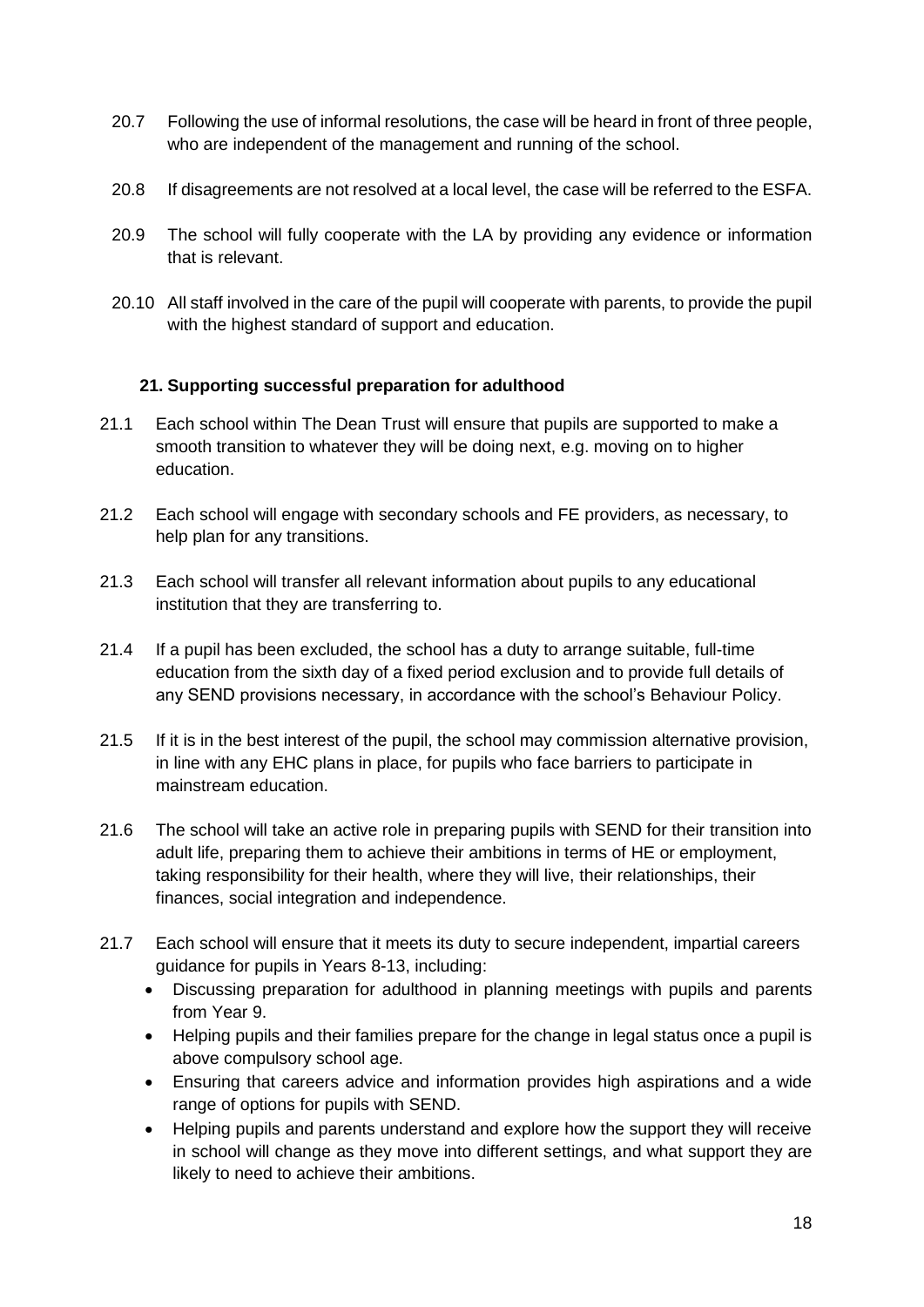- Securing access to independent, face-to-face support for pupils with SEND to make successful transitions.
- 21.8 The school will implement an ethos to detail how the school will work with pupils with SEND to ensure they are prepared for the workplace.

## <span id="page-19-0"></span>**22. Data and record keeping**

- 22.1 Each school within The Dean Trust will:
	- Include details of SEND, outcomes, action, agreed support, teaching strategies and the involvement of specialists, as part of its standard management information system to monitor the progress, behaviour and development of all pupils.
	- Maintain an accurate and up-to-date register of the provision made for pupils with SEND.
	- Show all the provisions the school makes which is different or additional to that offered through the school curriculum on a provision map.
- 22.2 Each school keeps data on the levels and types of need within the school and makes this available to their LA.
- 22.3 The SEND information report will be published on the school website; it will include all the information outlined in paragraphs 6.79 and 6.83 of the 'SEND Code of Practice: 0 to 25 years'.
- <span id="page-19-1"></span>22.4 All information will be kept in accordance with the school's Data Protection Policy.

## **23. Confidentiality**

- 23.1 Each school within The Dean Trust will not disclose any EHC plan without the consent of the pupil's parents, except for disclosure:
	- To a SEND tribunal when parents appeal, and to the Secretary of State under the Education Act 1996.
	- On the order of any court for any criminal proceedings.
	- For the purposes of investigations of maladministration under the Local Government Act 1974.
	- To enable any authority to perform duties arising from the Disabled Persons (Services, Consultation and Representation) Act 1986, or from the Children Act 1989 relating to safeguarding and promoting the welfare of children.
	- To Ofsted inspection teams as part of their inspections of schools and LAs.
	- To any person in connection with the pupil's application for students with disabilities allowance in advance of taking up a place in HE.
	- To the headteacher (or equivalent position) of the institution at which the pupil is intending to start their next phase of education.
- 23.2 Each school within The Dean Trust will adhere to the Child Protection and Safeguarding Policy at all times.